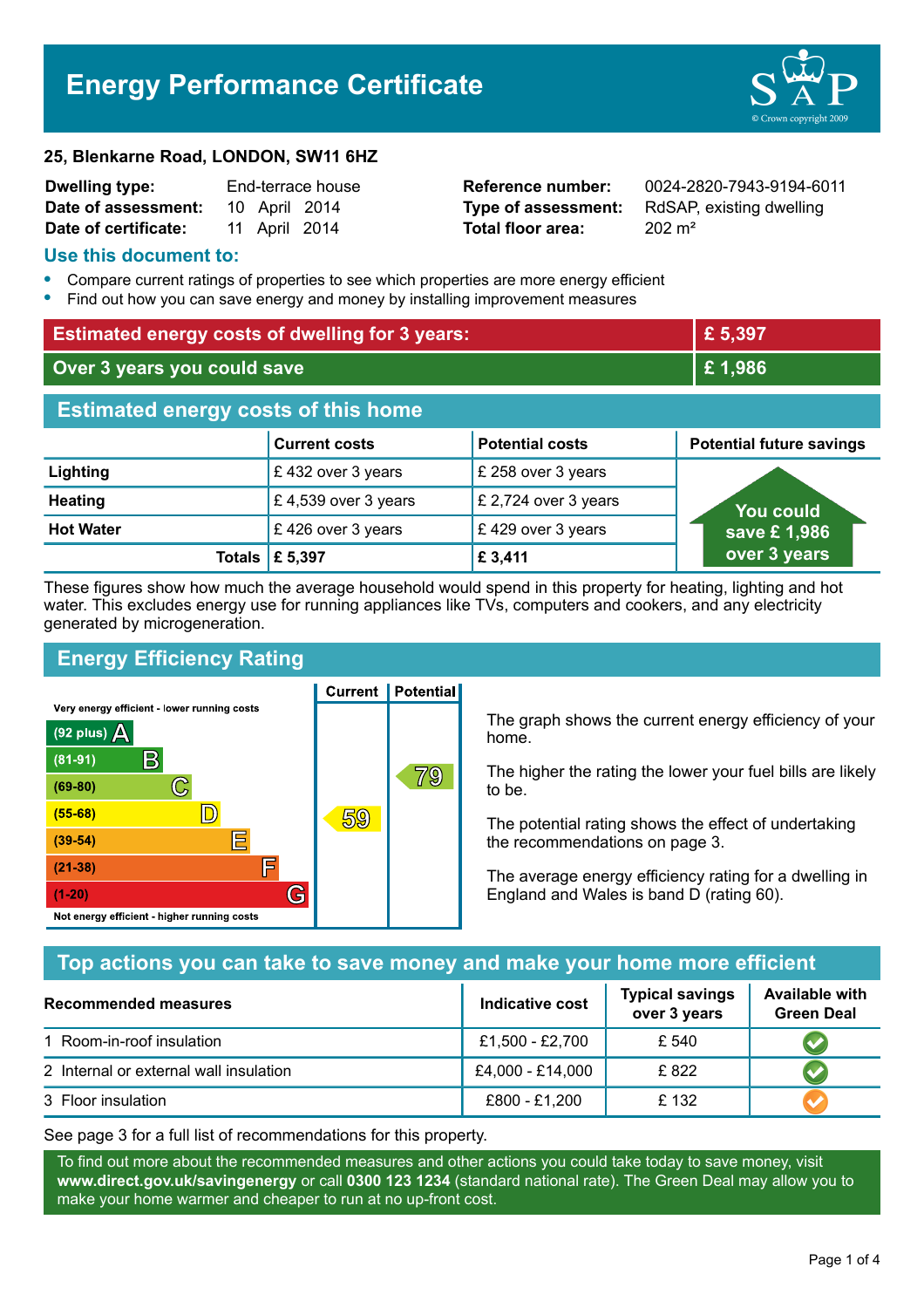#### 25, Blenkarne Road, LONDON, SW11 6HZ 11 April 2014 RRN: 0024-2820-7943-9194-6011

**Energy Performance Certificate**

#### **Summary of this home's energy performance related features**

| <b>Element</b>        | <b>Description</b>                             | <b>Energy Efficiency</b> |
|-----------------------|------------------------------------------------|--------------------------|
| Walls                 | Solid brick, as built, no insulation (assumed) | *****                    |
|                       | Solid brick, with external insulation          | ★★★★☆                    |
| Roof                  | Roof room(s), ceiling insulated                | ★★☆☆☆                    |
| Floor                 | Suspended, no insulation (assumed)             |                          |
|                       | Suspended, insulated                           |                          |
| Windows               | Partial double glazing                         | ★★★☆☆                    |
| Main heating          | Boiler and radiators, mains gas                | ★★★★☆                    |
| Main heating controls | Programmer, room thermostat and TRVs           | ★★★★☆                    |
| Secondary heating     | None                                           |                          |
| Hot water             | From main system                               | ★★★★☆                    |
| Lighting              | Low energy lighting in 32% of fixed outlets    | ★★★☆☆                    |

Current primary energy use per square metre of floor area: 216 kWh/m² per year

The assessment does not take into consideration the physical condition of any element. 'Assumed' means that the insulation could not be inspected and an assumption has been made in the methodology based on age and type of construction.

See addendum on the last page relating to items in the table above.

#### **Low and zero carbon energy sources**

Low and zero carbon energy sources are sources of energy that release either very little or no carbon dioxide into the atmosphere when they are used. Installing these sources may help reduce energy bills as well as cutting carbon. There are none provided for this home.

#### **Opportunity to benefit from a Green Deal on this property**

The Green Deal may enable owners and occupiers to make improvements to their property to make it more energy efficient. Under a Green Deal, the cost of the improvements is repaid over time via a credit agreement. Repayments are made through a charge added to the electricity bill for the property. To see which improvements are recommended for this property, please turn to page 3. You can choose which improvements you want to install and ask for a quote from an authorised Green Deal provider. They will organise installation by an authorised Green Deal installer. If you move home, the responsibility for paying the Green Deal charge under the credit agreement passes to the new electricity bill payer.

For householders in receipt of income-related benefits, additional help may be available.

To find out more, visit **www.direct.gov.uk/savingenergy** or call **0300 123 1234**.

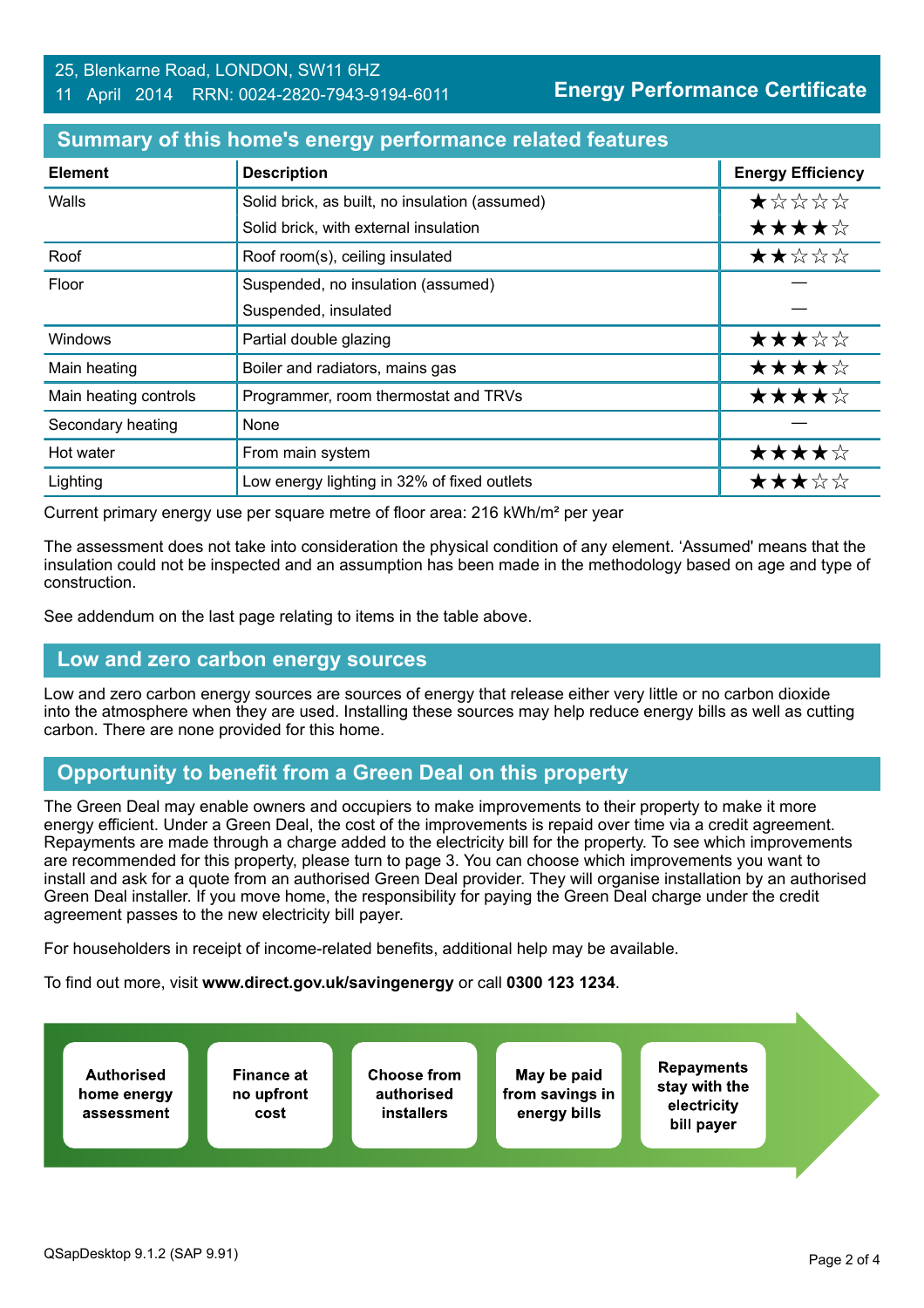#### 25, Blenkarne Road, LONDON, SW11 6HZ 11 April 2014 RRN: 0024-2820-7943-9194-6011

### **Recommendations**

The measures below will improve the energy performance of your dwelling. The performance ratings after improvements listed below are cumulative; that is, they assume the improvements have been installed in the order that they appear in the table. Further information about the recommended measures and other simple actions you could take today to save money is available at **www.direct.gov.uk/savingenergy**. Before installing measures, you should make sure you have secured the appropriate permissions, where necessary. Such permissions might include permission from your landlord (if you are a tenant) or approval under Building Regulations for certain types of work.

Measures with a green tick are likely to be fully financed through the Green Deal since the cost of the measures should be covered by the energy they save. Additional support may be available for homes where solid wall insulation is recommended. If you want to take up measures with an orange tick  $\bullet$ , be aware you may need to contribute some payment up-front.

| <b>Recommended measures</b>               | <b>Indicative cost</b> | <b>Typical savings</b><br>per year | <b>Rating after</b><br>improvement | <b>Green Deal</b><br>finance |
|-------------------------------------------|------------------------|------------------------------------|------------------------------------|------------------------------|
| Room-in-roof insulation                   | £1,500 - £2,700        | £180                               | <b>D64</b>                         |                              |
| Internal or external wall insulation      | £4,000 - £14,000       | £ 274                              | C71                                |                              |
| <b>Floor insulation</b>                   | £800 - £1,200          | £44                                | C72                                |                              |
| Draught proofing                          | £80 - £120             | £24                                | C73                                |                              |
| Low energy lighting for all fixed outlets | £65                    | £ 50                               | C74                                |                              |
| Solar photovoltaic panels, 2.5 kWp        | £9,000 - £14,000       | £ 250                              | C79                                |                              |

## **Choosing the right package**

Visit **www.epcadviser.direct.gov.uk**, our online tool which uses information from this EPC to show you how to save money on your fuel bills. You can use this tool to personalise your Green Deal package.

| Public services all in one place |
|----------------------------------|

| <b>Green Deal package</b>            | <b>Typical annual savings</b> |
|--------------------------------------|-------------------------------|
| Room-in-roof insulation              |                               |
| Internal or external wall insulation | <b>Total savings of £477</b>  |
| Draught proofing                     |                               |
| Electricity/gas/other fuel savings   | f0 / f477 / f0                |

You could finance this package of measures under the Green Deal. It could **save you £477 a year** in energy costs, based on typical energy use. Some or all of this saving would be recouped through the charge on your bill.